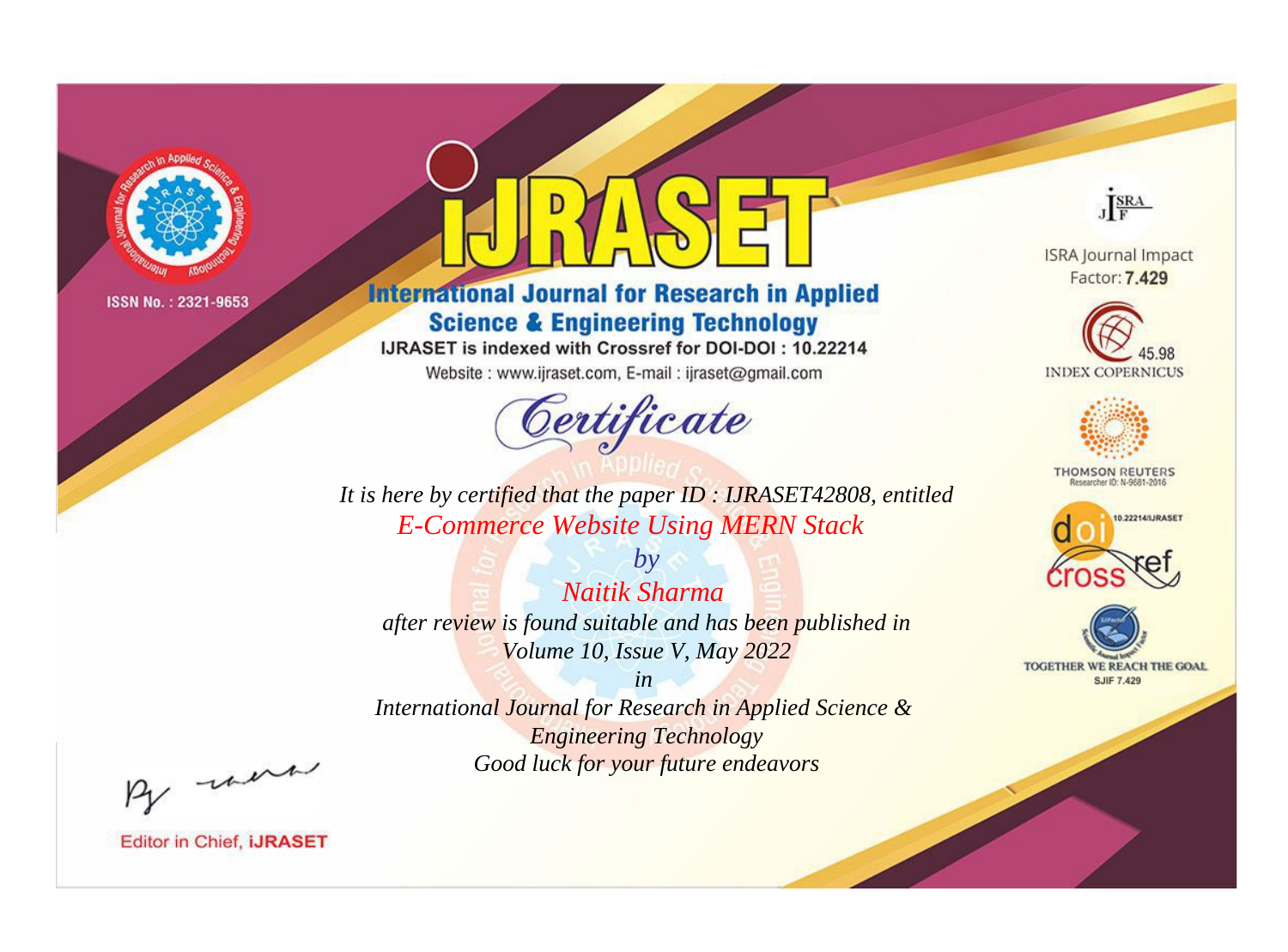

# **International Journal for Research in Applied Science & Engineering Technology**

IJRASET is indexed with Crossref for DOI-DOI: 10.22214

Website: www.ijraset.com, E-mail: ijraset@gmail.com



JERA

**ISRA Journal Impact** Factor: 7.429





**THOMSON REUTERS** 



TOGETHER WE REACH THE GOAL **SJIF 7.429** 

*It is here by certified that the paper ID : IJRASET42808, entitled E-Commerce Website Using MERN Stack*

*Ashok Kumar after review is found suitable and has been published in Volume 10, Issue V, May 2022*

*by*

*in* 

*International Journal for Research in Applied Science & Engineering Technology Good luck for your future endeavors*

By morn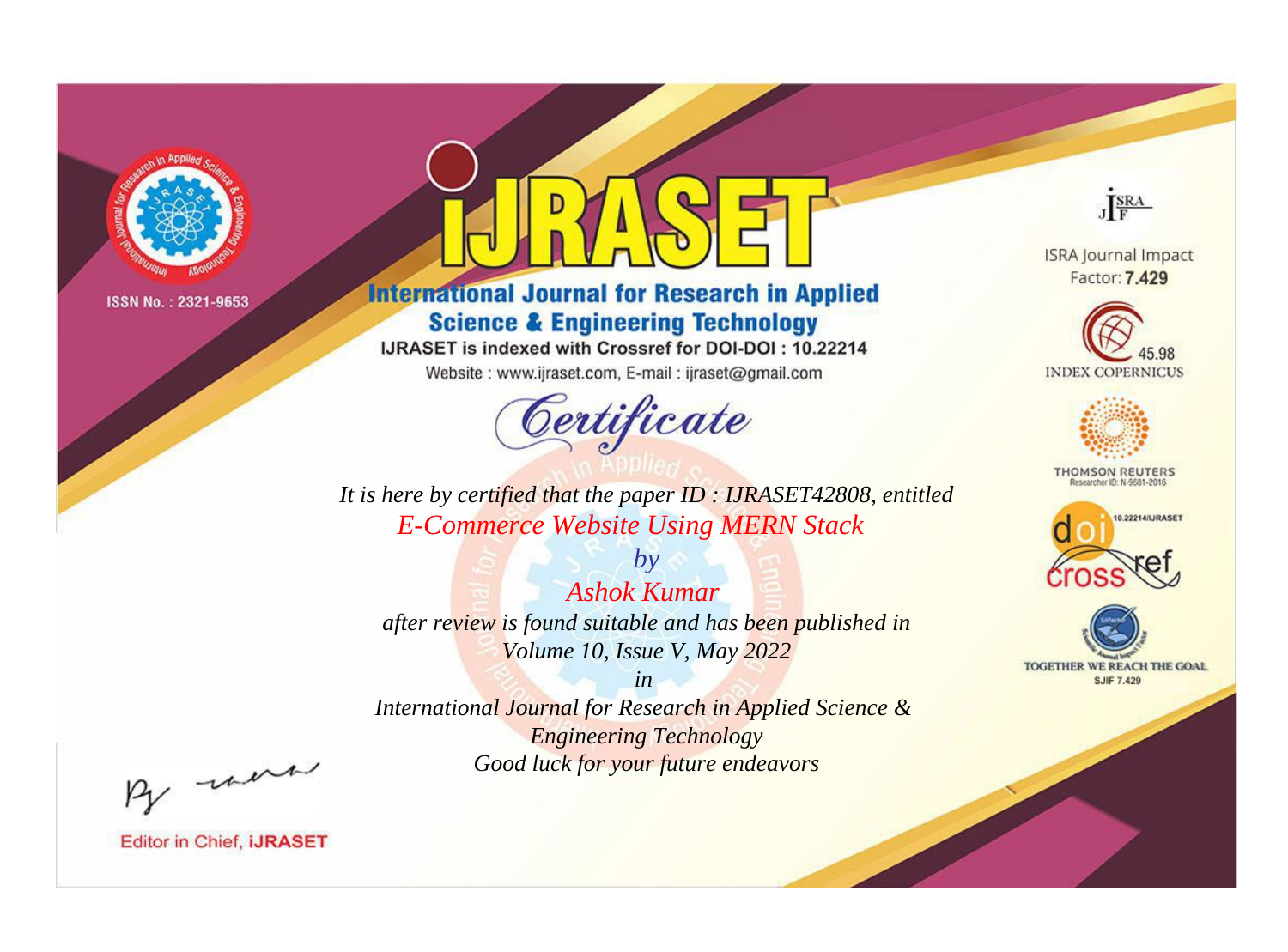

# **International Journal for Research in Applied Science & Engineering Technology**

IJRASET is indexed with Crossref for DOI-DOI: 10.22214

Website: www.ijraset.com, E-mail: ijraset@gmail.com



JERA

**ISRA Journal Impact** Factor: 7.429





**THOMSON REUTERS** 



TOGETHER WE REACH THE GOAL **SJIF 7.429** 

*It is here by certified that the paper ID : IJRASET42808, entitled E-Commerce Website Using MERN Stack*

*by Anurag Sharma after review is found suitable and has been published in Volume 10, Issue V, May 2022*

*in* 

*International Journal for Research in Applied Science & Engineering Technology Good luck for your future endeavors*

By morn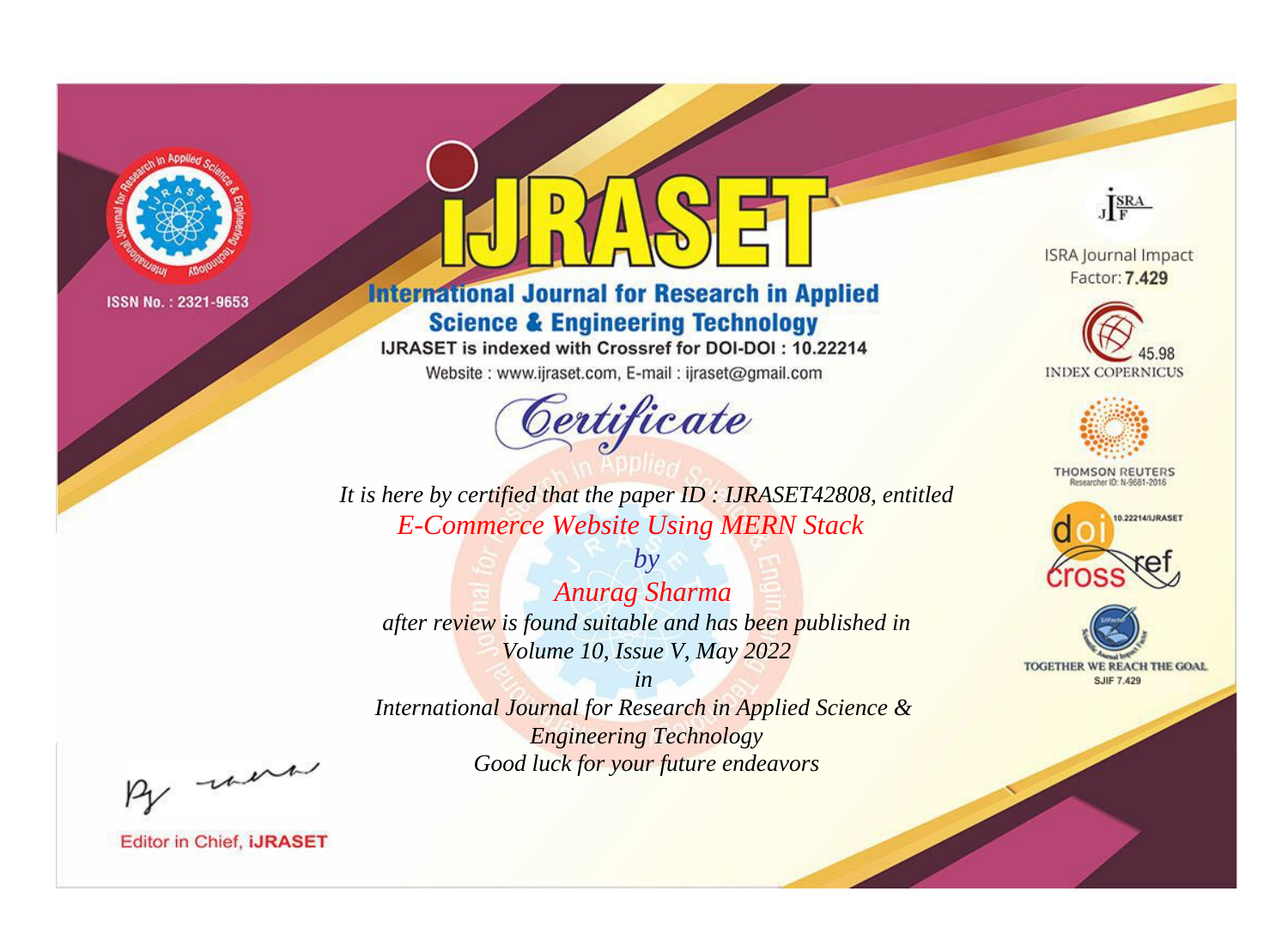

# **International Journal for Research in Applied Science & Engineering Technology**

IJRASET is indexed with Crossref for DOI-DOI: 10.22214

Website: www.ijraset.com, E-mail: ijraset@gmail.com



JERA

**ISRA Journal Impact** Factor: 7.429





**THOMSON REUTERS** 



TOGETHER WE REACH THE GOAL **SJIF 7.429** 

*It is here by certified that the paper ID : IJRASET42808, entitled E-Commerce Website Using MERN Stack*

*by Akarsh Verma after review is found suitable and has been published in Volume 10, Issue V, May 2022*

*in* 

*International Journal for Research in Applied Science & Engineering Technology Good luck for your future endeavors*

By morn